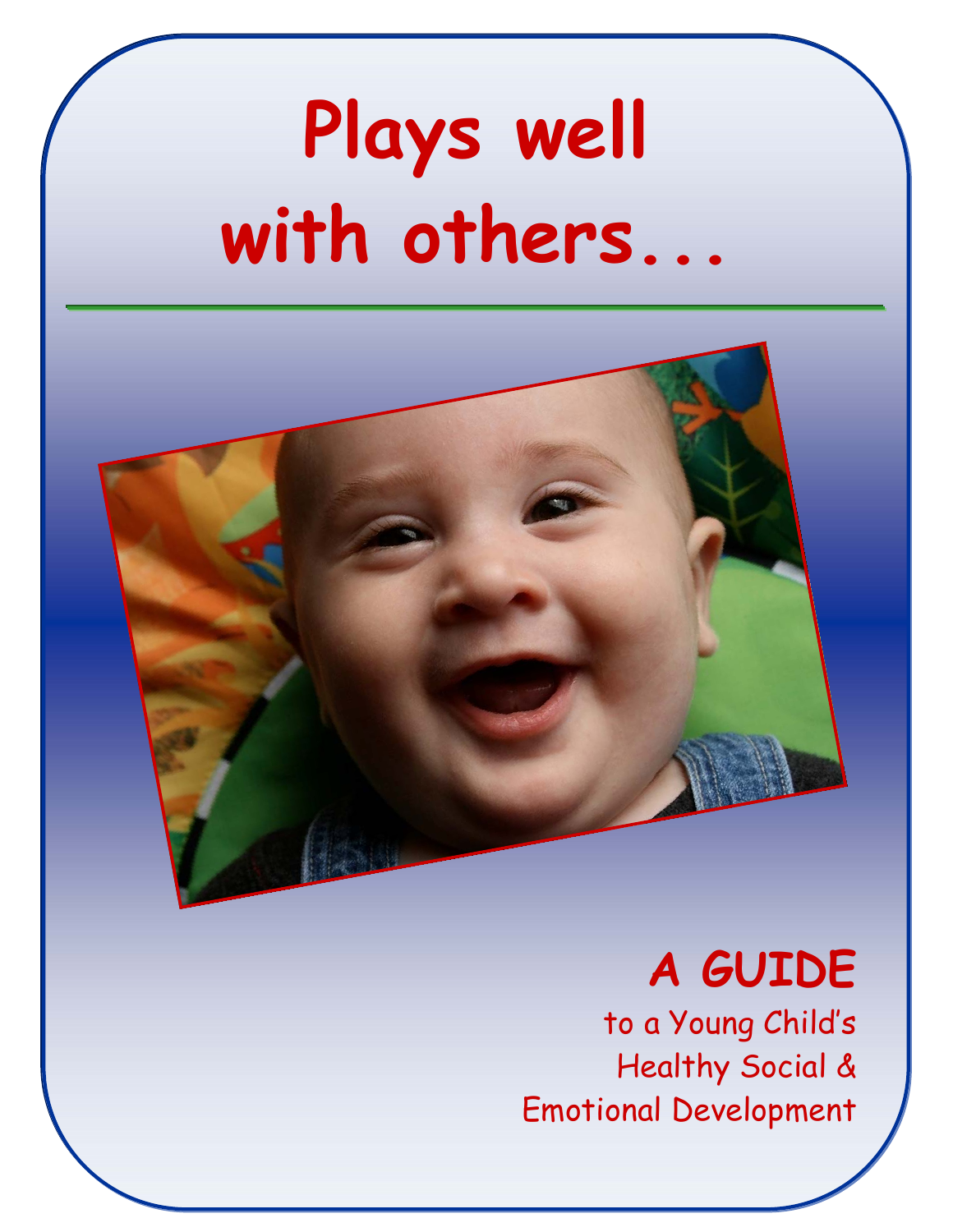# **What is social and emotional development?**

Young children (ages birth to 5 years) are learning and growing at a rapid rate. One part of this growth is their social and emotional development – broadly defined as how well they manage their emotions and interact with others. Young children learn through play and relationships. Social and emotional development is important because it affects many parts of your child's life, including his or her behavior at home and with others, the ability to make friends, the willingness to try new things and handle frustrations, and future success in school.

#### Helping your child develop good social and emotional skills will make him/her more:

- $\Diamond$  Successful at school
- $\diamondsuit$  Able to follow directions and learn new ideas
- $\Leftrightarrow$  Happy and confident
- $\diamondsuit$  Able to make and keep friends
- $\diamondsuit$  Ready to cope with stress
- $\diamondsuit$  Willing to express his/her needs

#### Read this brochure to learn more about:

- $\diamondsuit$  Typical behavior at different ages (6 months to 5 years)
- $\diamondsuit$  Behavior concerns
- $\diamondsuit$  Tips on how you can help

#### Remember: All children benefit from positive adult interaction!

The information in this brochure is simply a guide to what is typical development, and what behaviors might be worth asking about. If a behavior seems unusual, happens over and over or goes on for a long time, this may mean your child needs extra help. Catching problems at an early age usually makes them a lot easier to solve. Help is available!

If you are concerned about something you see your child doing, please contact one of these agencies:

- $\diamondsuit$  Amador County Office of Education, Special Education Department & Early Start (209) 257-5330, www.amadorcoe.org
- $\diamondsuit$  Valley Mountain Regional Center, (209) 754-1871, www.vmrc.net
- $\diamondsuit$  Amador County Behavioral Health, (209) 223-6412, <u>www.co.amador.ca.us</u>
- $\diamondsuit$  Family Resource Network, (800) 847-3030, www.frcn.org
- $\diamondsuit$  First 5 Amador, (209) 257-1092, www.first5amador.com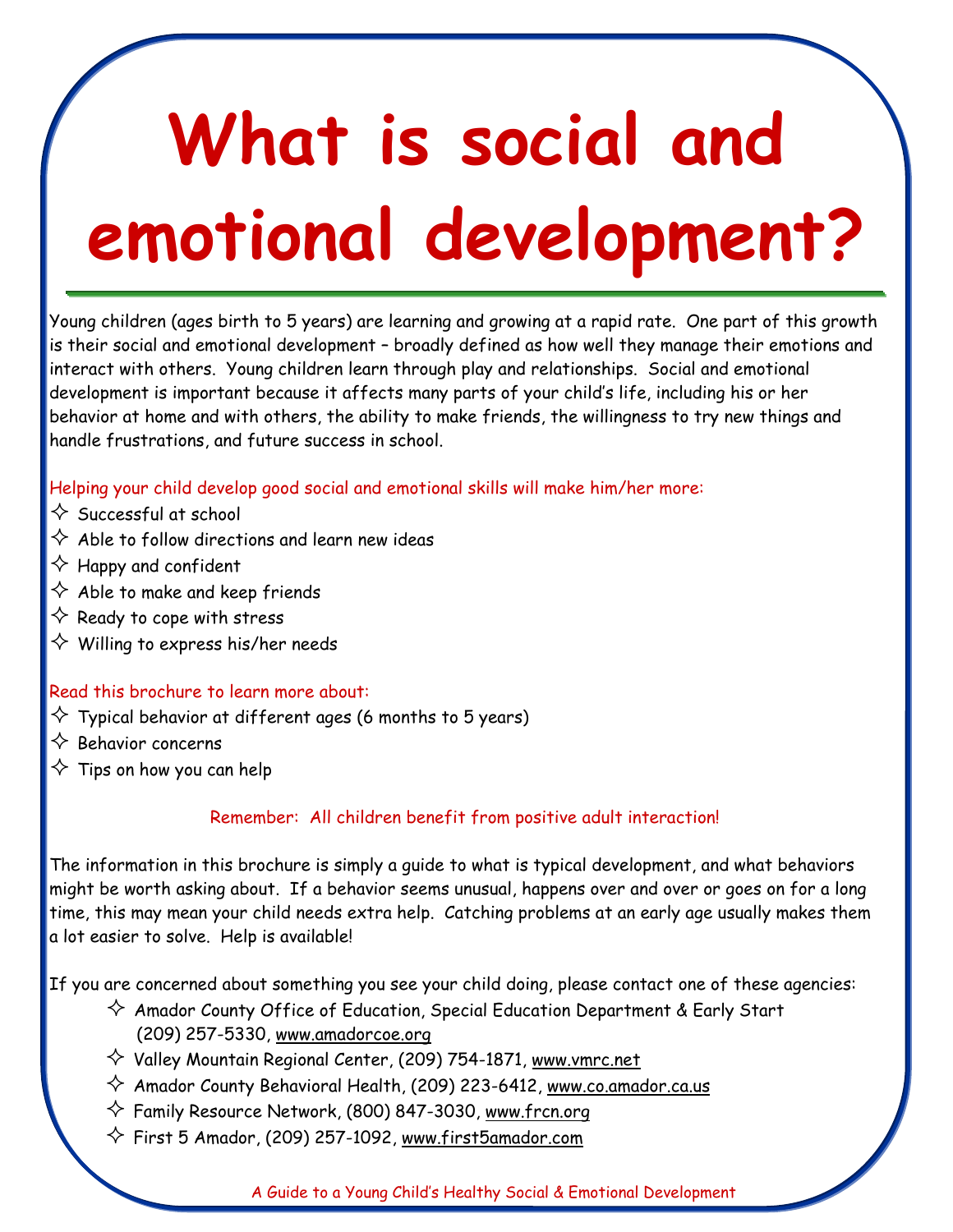## **These parenting tips help with children of any age**

- $\checkmark$  Parenting can be hard—it's okay to wonder whether you are being a good parent
- $\checkmark$  It's okay to take a break and ask for help
- $\checkmark$  Model what you expect by sharing, taking turns and saying, "please," "thank you," "I'm sorry" and "I forgive you"
- $\checkmark$  Keep the rules clear and try not to make exceptions
- $\checkmark$  Make sure the adults in your child's life are working together
- $\checkmark$  Be firm with your child, but also respectful and patient
- $\checkmark$  Listen to your child—allow her to share her thoughts and feelings
- $\checkmark$  Reward good behavior with encouraging praise instead of food
- $\checkmark$  Limit your child's TV and video games (the American Academy of Pediatrics recommends no TV for children under the age of 2)—encourage playing outdoors and/or with others instead
- $\checkmark$  When your child acts out, remember that he or she is not bad, the behavior is bad
- $\checkmark$  Stick to a daily routine as much as possible, like in the mornings, at meal times and at bedtimes
- $\checkmark$  You and your child may have different personalities—try to make them work together
- $\checkmark$  Make sure your child gets plenty of exercise
- $\checkmark$  Get to know people your child spends time with, like teachers, child care providers or their friends' caregivers
- $\checkmark$  Learn to deal with your own anger-try taking deep breaths or calling a friend
- $\checkmark$  All children benefit from positive adult interaction!

#### In general, as children get older they will become more able to:

- $\diamondsuit$  Calm themselves down
- $\Leftrightarrow$  Follow rules
- $\diamondsuit$  Communicate their feelings
- $\diamondsuit$  Do things themselves
- $\diamondsuit$  Have sympathy for others
- $\diamondsuit$  Interact in a positive way with other people

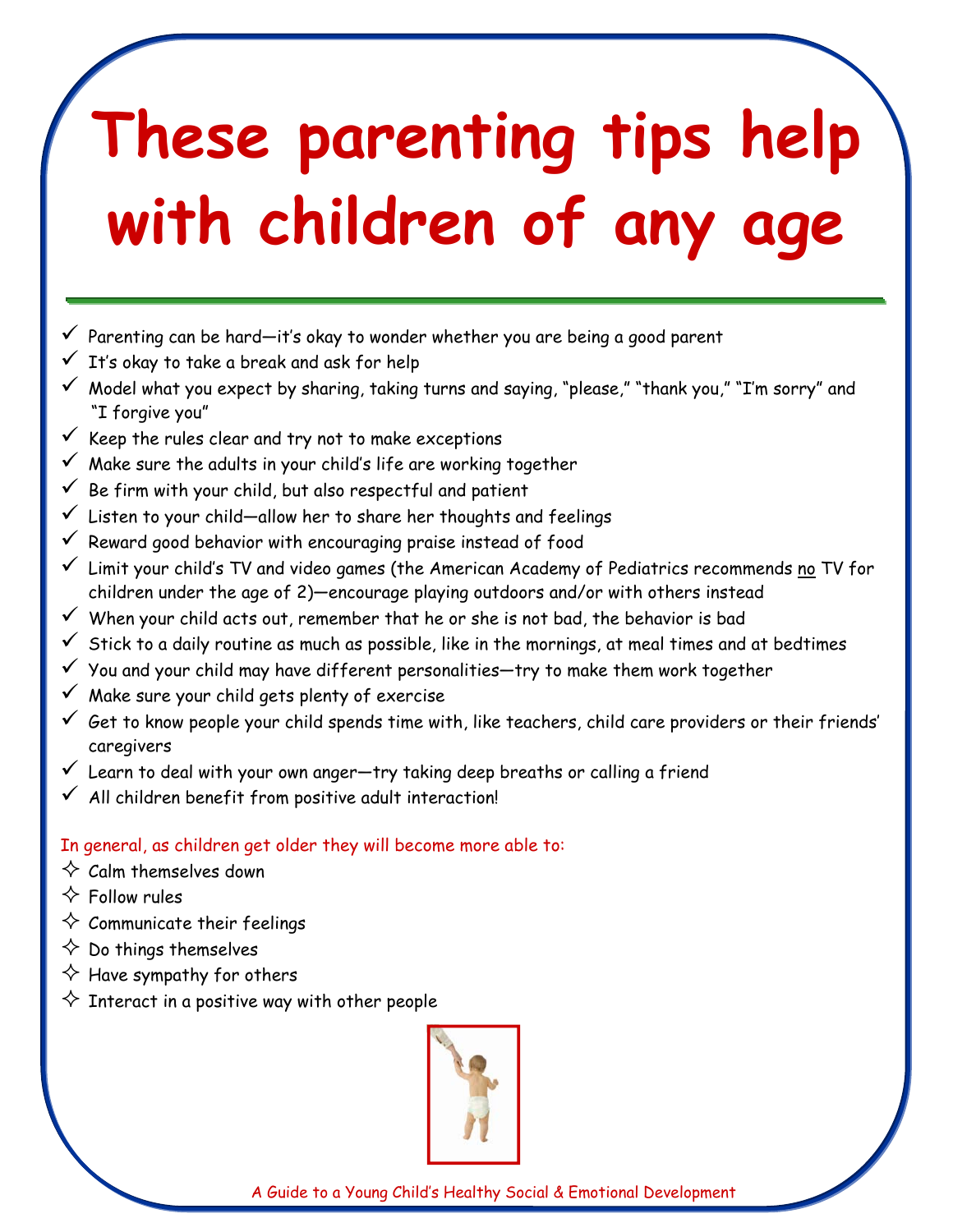### **By 6 months...**

#### A child typically:

- $\circledcirc$  Smiles
- Cries
- Makes eye contact
- $\odot$  Recognizes your face/voice
- $\mathbb G$  Responds to other people's facial expressions
- $\odot$  Enjoys cuddling and hugging
- $\odot$  Can feel excited, happy, relaxed or upset
- $\odot$  Responds to sounds, like her name or the word "no"
- $\odot$  Enjoys both quiet and play times
- $\odot$  Begins to make sounds or babble

#### What kind of behavior should I be concerned about?

- $\mathbb{W}$  Does not smile or make other facial expressions on his own
- <sup>w</sup> Does not cry
- $\mathbb{W}$  Does not respond to sounds
- $\sqrt[{\mathbb{M}]}$  Refuses to cuddle
- $\mathbb{Y}$  Is fussy and cries most of the time
- $\mathbb{W}$  Does not babble or make eye contact

#### Things to help your SIX-MONTH-OLD with his or her social and emotional development:

- $\checkmark$  Have fun with your baby by talking, reading, looking at books, singing, laughing, dancing and playing games
- $\checkmark$  Learn and be attentive to your baby's cries—this makes him feel safe, it will not spoil him
- $\checkmark$  Hold and tenderly touch your baby as much as possible, especially when feeding
- Introduce your baby to interesting places, objects and sounds, while making sure he or she is safe
- $\checkmark$  Remember that babies are interested in exploring the world and want to feel safe-this is a challenge for them
- $\checkmark$  Stay close to your baby around new people
- $\checkmark$  Baby-proof your house, making it a safe place to move and explore
- Begin to stick to a daily routine—this helps him feel secure
- $\checkmark$  Talk in a soft and soothing voice, telling your baby you love her and how strong she is

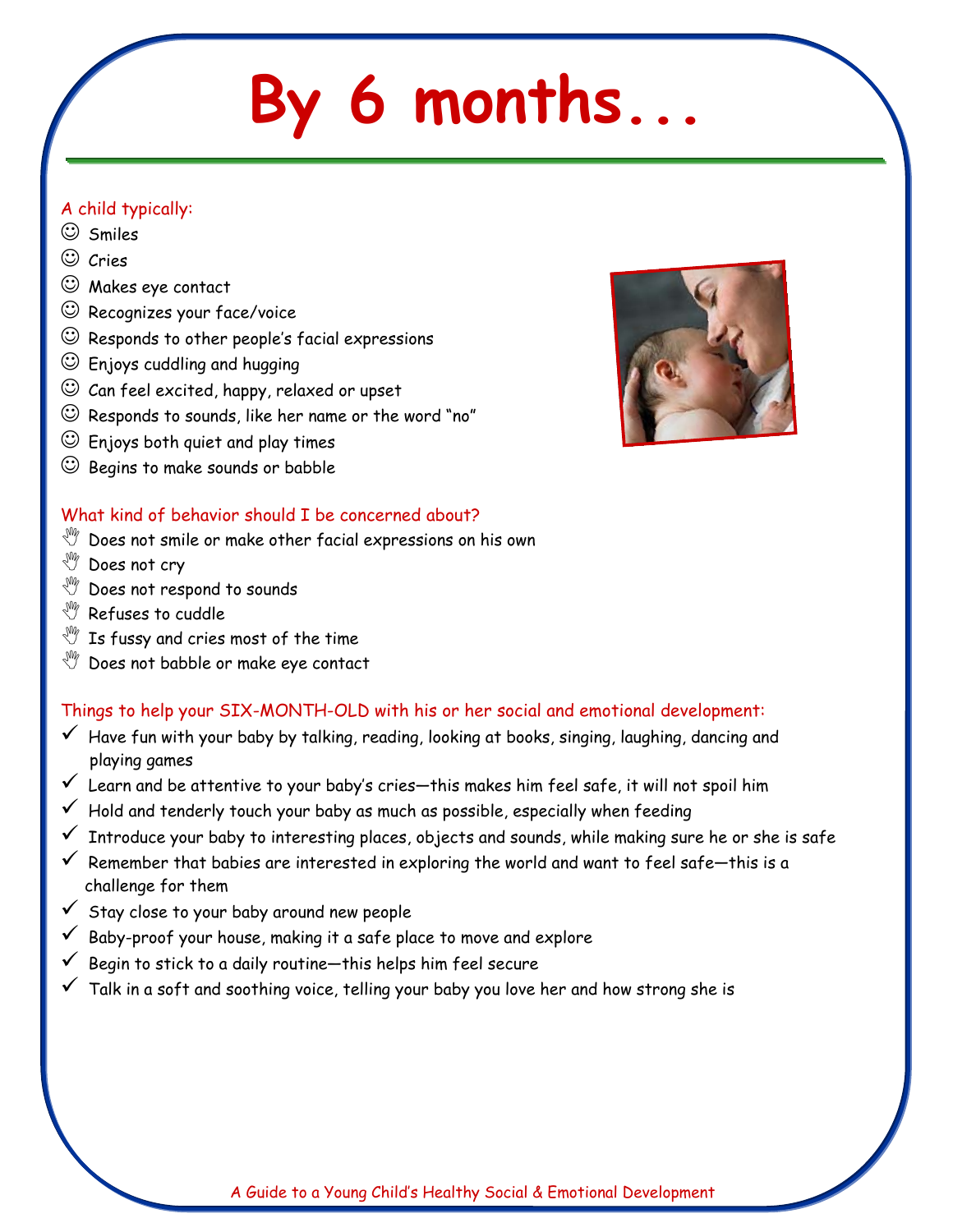### **By 12 months...**

#### A child typically:

- $\odot$  Cries when you leave and is fearful or shy with strangers
- $\odot$  Shakes head to show likes or dislikes
- $\odot$  Looks when his name is called
- $\odot$  Responds to "no" and other one-word directions
- $\odot$  Tries different ways to get your attention
- $\odot$  Enjoys playing alone and having your attention
- $\odot$  Can feel happy, sad, angry, scared and upset
- $\odot$  Starts to understand that objects "do" different things (like phones are for talking)
- $\odot$  Explores her own body through touch
- $\odot$  Imitates sounds, actions and facial expressions of others
- $\odot$  Prefers certain people and toys over others
- $\odot$  Babbles sounds like "mama" and "dada"

#### What kind of behavior should I be concerned about?

- $\mathbb{W}$  Does not cry when you leave and ignores when you return
- $\sqrt[3]{2}$  Loss of eye contact
- $\mathbb{S}^{\! \mathscr{U}}$  Does not respond to your smile, sound, or her name
- $\mathbb{W}$  Shows very little or a strong response to sound, light, touch or pain
- $\sqrt[6]{\hspace{0.1in}}$  Does not sleep through the night
- $\mathbb{Y}$  Does not use simple movements like shaking head or waving to communicate
- $\mathbb{Y}$  Is always afraid to leave your side
- $\sqrt[8]{\hspace*{1em}}$  Says no simple words
- **W** Loss of babbling

#### Things to help your ONE-YEAR-OLD with his or her social and emotional development:

- $\checkmark$  Play with, read, sing, laugh, talk to and have fun with your child as much as possible
- Describe the world with words
- Help your child identify her feelings with phrases like, "You look like you're mad!"
- Play on the floor with your child—he or she will feel special having all your attention
- Have enough toys when your child is playing with others, because he or she doesn't know how to share yet
- $\checkmark$  Re-direct or distract your child from unwanted behavior and save a firm "NO" for times when safety is the concern
- Introduce your child to things that encourage the use of all five senses
- $\checkmark$  Let your child makes as many choices as possible
- $\checkmark$  Tell your child every day how special he or she is

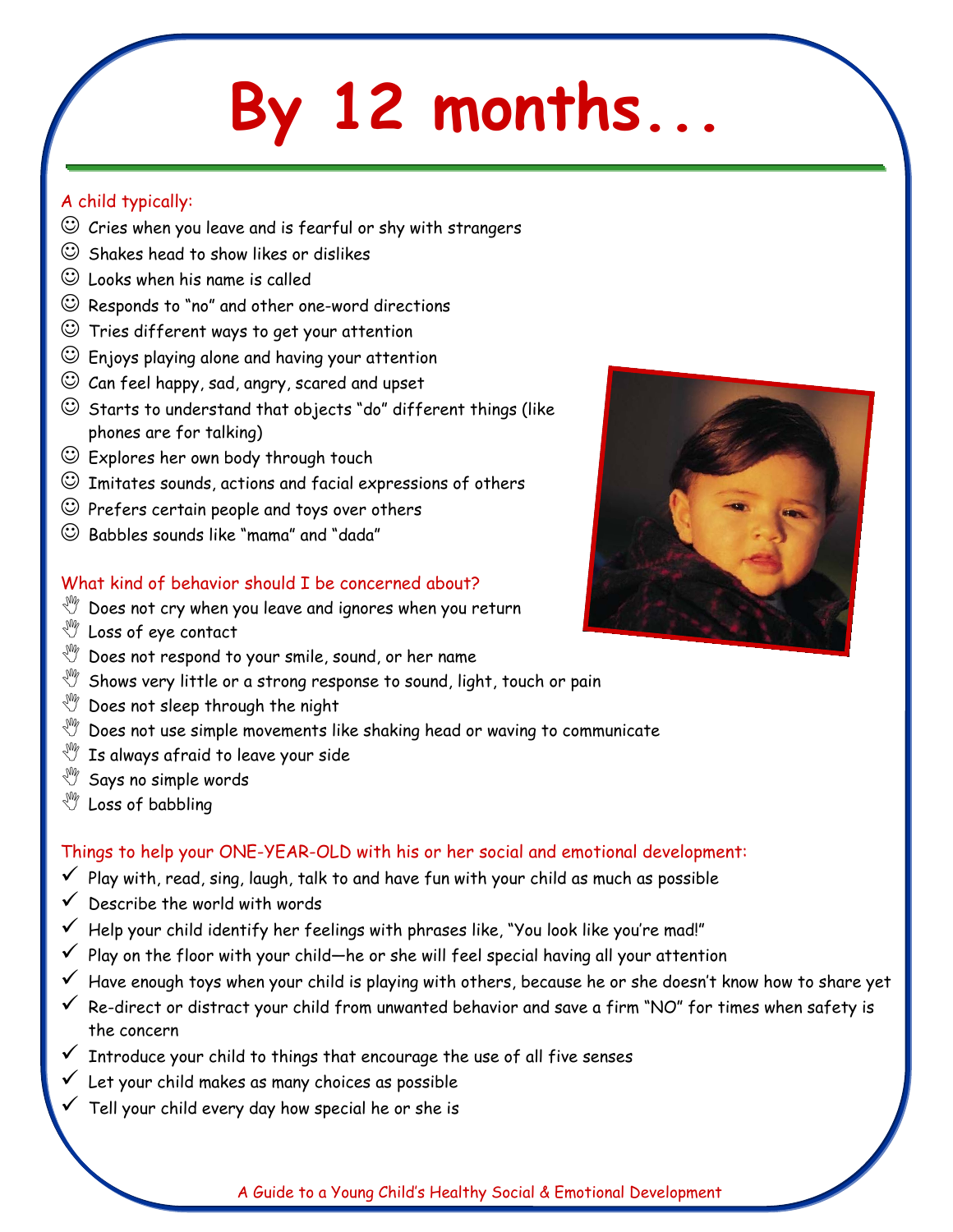### By 2 years.

#### A child typically:

- $\mathbb G$  Has fears like bed time, the toilet, or large animals
- $\circled{1}$  Is pushy and whines
- $\odot$  Shows emotions such as fear, sympathy, modesty, guilt or embarrassment
- $\mathbb G$  Enjoys it if he or she can upset you or make your angry, and may try to make it happen as much as he or she can
- $\mathbb{\odot}$  Refuses to obey and often does the opposite of what you ask
- $\odot$  Wants everything her way or throws temper tantrums
- $\odot$  May insist on doing everything himself
- $\odot$  Likes playing alone sometimes
- Likes to play next to other kids
- $\odot$  Does not understand how to share
- $\odot$  Likes to try new things when he or she knows you are nearby
- $\odot$  Copies the actions of others like driving, cooking, vacuuming, etc.
- $\odot$  Gets upset when you leave
- $\odot$  Uses simple phrases to tell you what he or she needs
- $\odot$  Says "no!" and "mine!" a lot

#### What kind of behavior should I be concerned about?

- $\sqrt[8]{\hspace*{1em}}$  Rarely shows emotion or responds
- $\mathbb{W}$  Is not interested in what other children are doing
- $\mathbb{Y}$  Is not able to calm down, even after a caregiver comforts for 15 minutes
- $\mathbb{W}$  Needs constant contact with caregiver
- $\mathbb{W}$  Does not understand simple instructions
- $\sqrt[30]{\hspace*{1.2cm}}$  Does not speak, or loses speech
- $\mathbb {V}$  Speaks less than 15 words or does not speak 2-word sentences

#### Things to help your TWO-YEAR-OLD with his or her social and emotional development:

- $\checkmark$  Have fun talking about different emotions by making faces together in a mirror
- $\checkmark$  Remember the "Terrible Twos" are children forming their own personality and identity (it's GOOD!)
- Don't tease your child about carrying a blanket or stuffed animal—these help him feel safe
- Listen to your child and be understanding, allow and help her to express fear, anger, and other emotions
- Refusing to obey is not rejecting you, but usually a test to see how you'll react
- Let your child know what will happen next in the day, and stick to a routine
- Remember that toddlers usually cannot remember rules
- $\checkmark$  Make sure your toddler is well rested, spends time with books and has lots of active play each day
- $\checkmark$  Let your child make as many simple and meaningful choices as possible to help him gain self-confidence
- $\checkmark$  . When your child tantrums, help your child calm down, remind your child he or she is safe and that you love him or her
	- $\checkmark$  Hug and praise your child often, saying things like, "You're so special!" or, "Wow, you did it!"



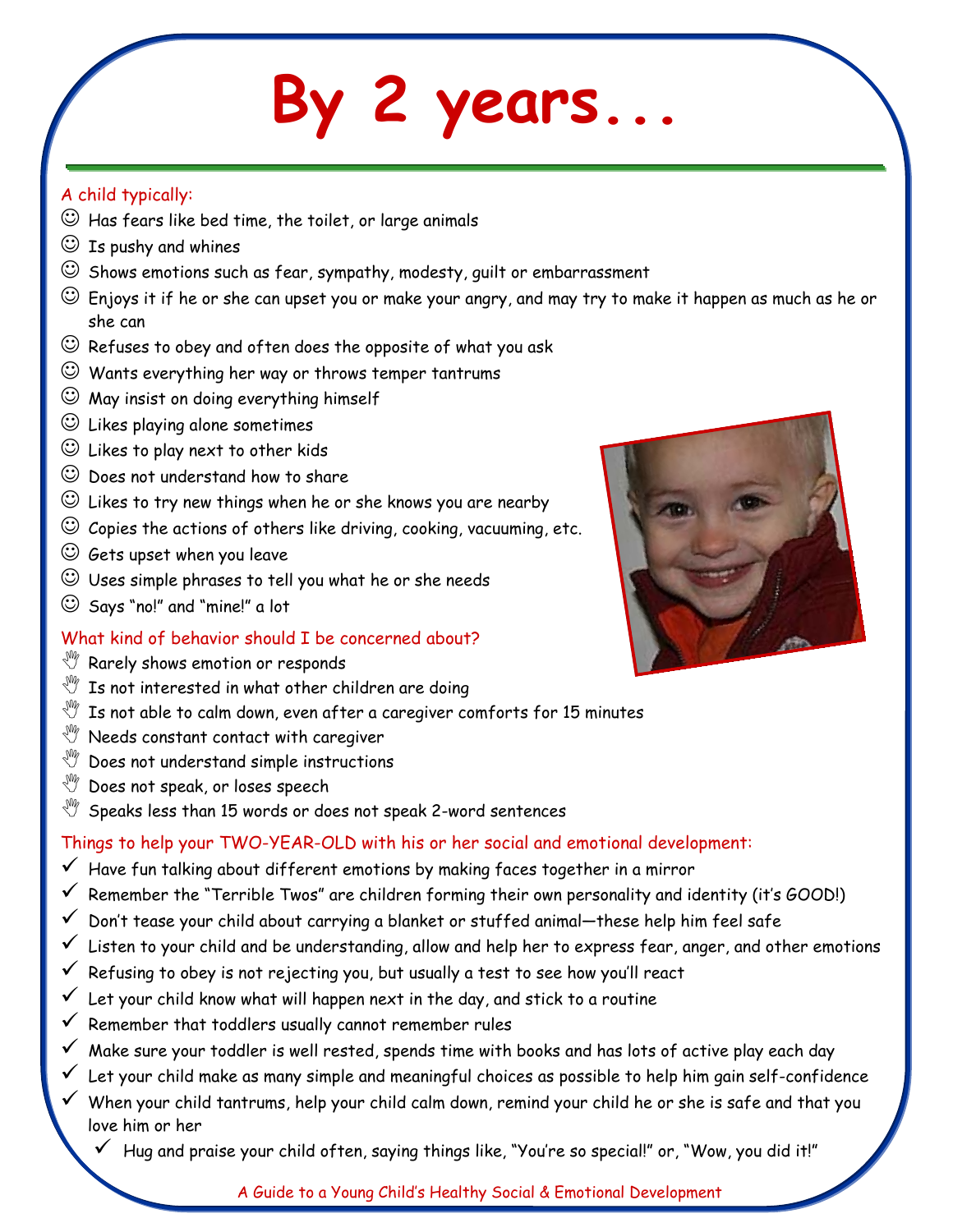### **By 3 years...**

#### A child typically:

- $\odot$  Changes moods quickly, especially with major changes in routine
- $\odot$  Becomes more affectionate and sensitive of other people's feelings
- $\odot$  Enjoys pretending to play different characters
- $\odot$  May be bossy
- $\odot$  Starts playing with other children, and likes some better than others
- $\circledcirc$  May throw temper tantrums
- $\mathbb G$  Can often stay with one activity for at least five minutes
- $\odot$  Is starting to share and take turns
- Understands that some things are "mine" and some are not
- $\odot$  Makes simple choices for himself
- $\odot$  Is able to separate from you much more easily
- $\odot$  Knows her name, age and sex
- $\odot$  Answers "who," "what" and "where" questions easily
- $\odot$  Uses 4 to 5 word sentences like, "I want to go outside," or I don't like it!"

#### What kind of behavior should I be concerned about?

- **Doesn't look at you**
- $\mathbb{S}^{\mathbb{N}}$  Shows limited facial expressions
- $\mathbb{S}^{\mathbb{N}}$  Shows little interest in toys or other children
- $\mathbb{C}^{\! \ell_0}$  Cannot focus on one activity for longer than three minutes
- $\sqrt[3]{\mathbb{V}}$  Doesn't know how to "pretend"
- $\mathbb{W}$  Hurts himself, like by biting himself or head banging
- $\mathbb{Y}$  Has a very difficult time separating from you
- $\mathbb{C}^{\! \! \! \mathscr{C}}$  Does not let you know when he or she is hurt
- $\mathbb{W}$  Does not understand simple instructions
- $\mathbb{W}$  Uses no two-word phrases (without imitating or repeating)
- $\mathbb{W}$  Loses speech or social skills

#### Things to help your THREE-YEAR-OLD with his or her social and emotional development:

- Play and have lots of fun together
- $\checkmark$  Read and talk a lot about how different people or characters in stories feel about things
- $\checkmark$  Give words to feelings saying things like, "When you hit that shows me you're mad," or "You're smiling...are you happy?"
- $\checkmark$  Have a special reading time each day, and slowly lengthen the stories so she can sit a little longer
- $\checkmark$  Play games using simple two-step directions
- $\checkmark$  Allow your child to do more for herself
	- $\checkmark$  Tell your child often that he or she is fun, awesome, and a good helper

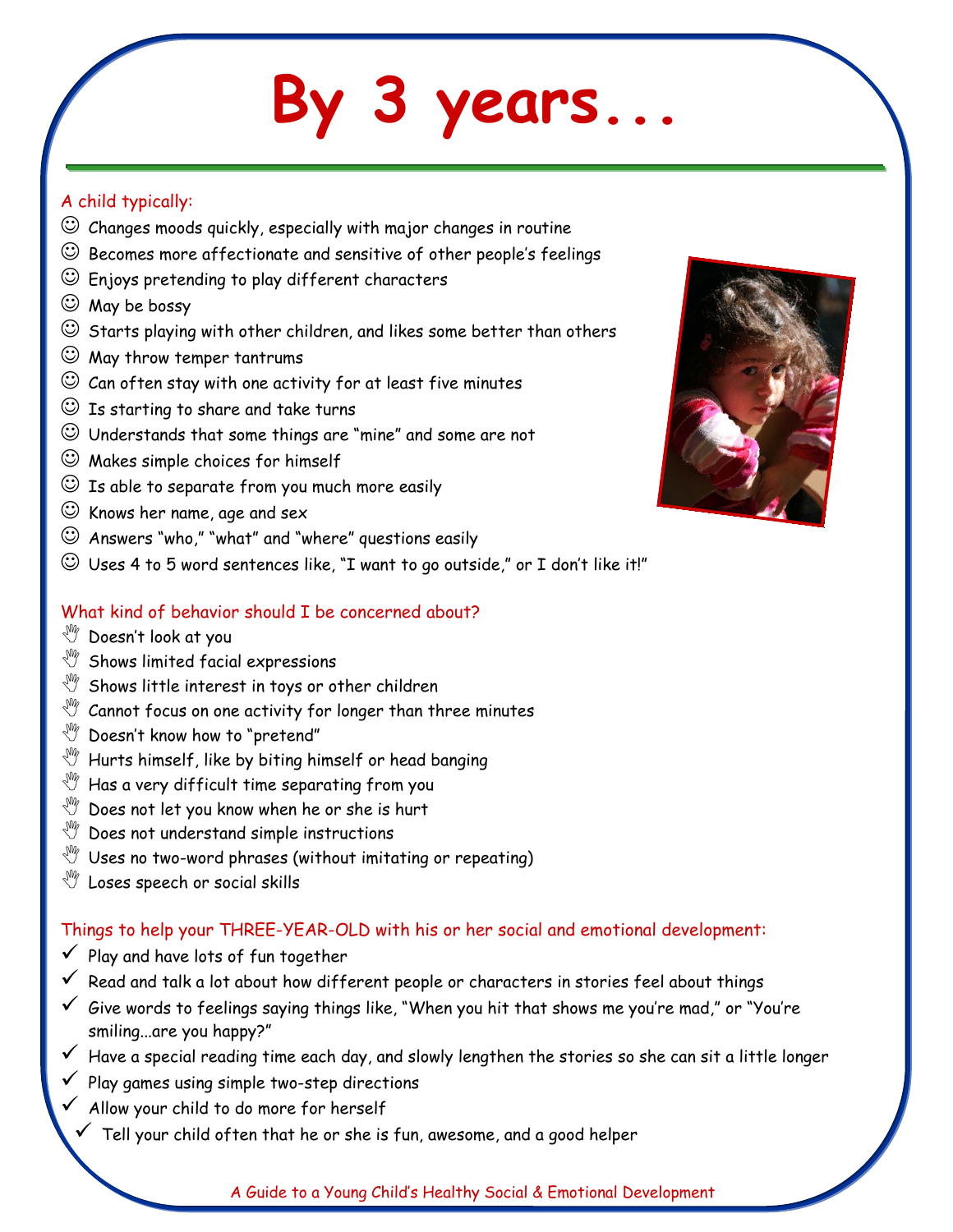### **By 4 years...**

#### A child typically:

- Expresses strong emotions and opinions at times
- $\odot$  Feels guilty about his bad behavior
- $\odot$  Is beginning to control his frustration
- $\odot$  "Talks back" and challenges things you are teaching her
- $\odot$  Begins to understand danger and things that are dangerous
- $\odot$  Compares things by saying phrases like, "Mine is better" or "You have a dog and I don't"
- $\mathbb{\odot}$  Asks questions about her life and family after spending time with other families
- $\odot$  Has an active imagination and may have imaginary friends
- $\odot$  Likes everyone to do things the "right" way
- $\mathbb G$  Becomes more independent and likes to play with other children
- $\odot$  Can ask for help

#### What kind of behavior should I be concerned about?

- $\mathbb{Y}$  Is not interested in games or other children
- $\mathbb{W}$  Repeats behaviors like rocking, hand flapping, spinning, etc.
- $\mathbb{C}^{\! \! \! \mathscr{C}}$  Cannot focus on one activity for longer than three minutes
- $\mathbb{Y}$  Uses sexual behavior or language you can't get her to stop
- $\sqrt[8]{\,}$  Tries to hurt other children, adults or animals
- $\mathbb{W}$  Hits or bites others without any self-control when upset
- $\sqrt[3]{\hspace{0.1in}5}$  Still clings and cries when you leave
- Speaks very few words, loses speech or social skills

#### Things to help your FOUR-YEAR-OLD with his or her social and emotional development:

- $\checkmark$  Have fun with your child!
- $\checkmark$  Read with your child at least once every day
- Recognize good behavior and reward with encouragement and praise—this makes her want to do it more often!
- Keep helping your child talk about his or her feelings
- Express feelings using activities like drawing a "mad" picture or dancing an angry dance
- Keep a daily routine and let your child know what's coming up next
- Make sure your child has a chance to play with other children and encourage taking turns
- Pay attention to your child when he or she is talking
- $\checkmark$  Let your child make daily choices like, "Do you want to brush your teeth or get your pajamas on first?"
- $\checkmark$  Help your child feel important by giving her jobs like setting the table, picking up or feeding pets
- $\checkmark$  Talk about how people are the same, how they are different, and that it's okay
- $\checkmark$  Cuddle, hug and praise your child for all the new things he or she can do

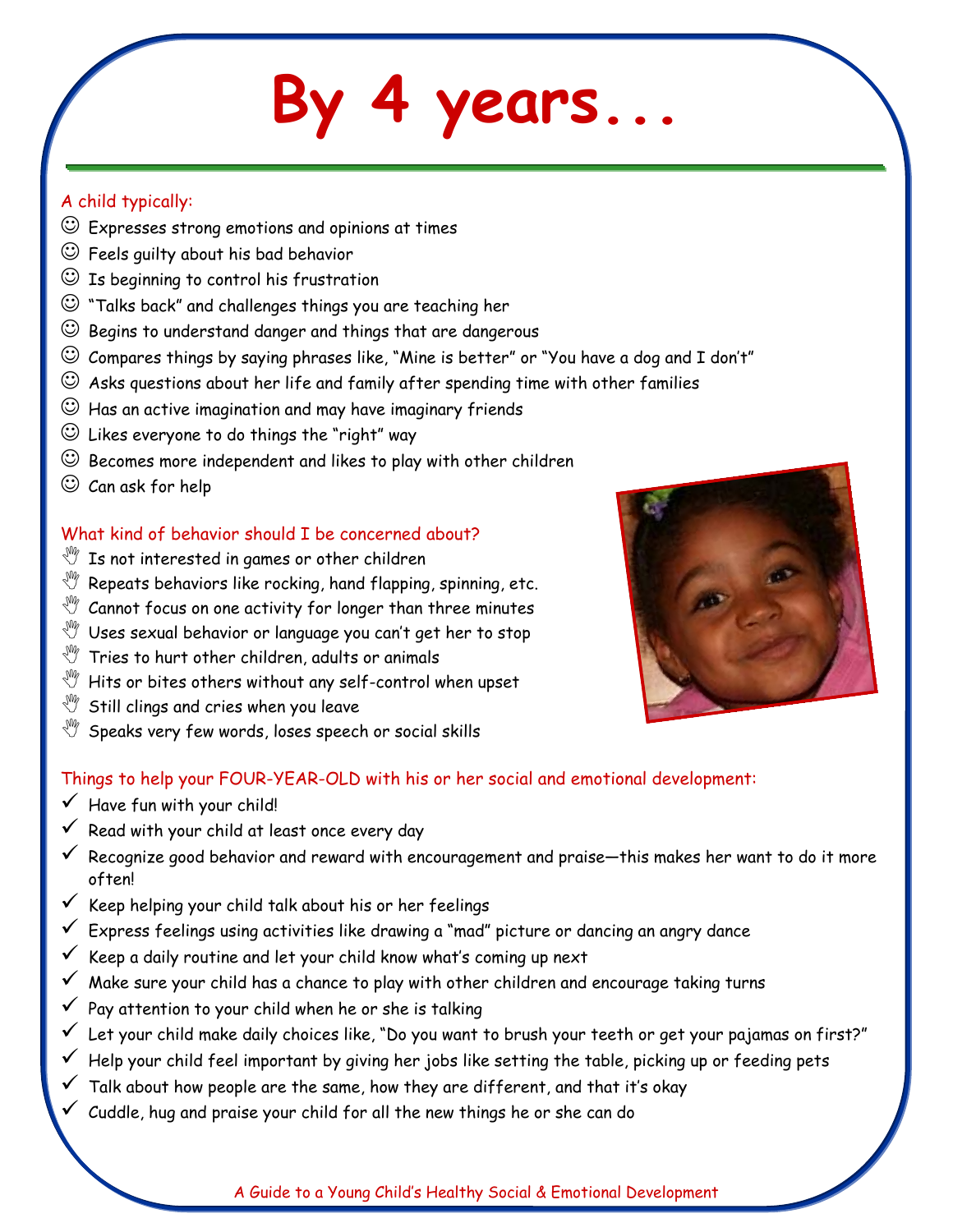## **By 5 years...**

#### A child typically:

- $\odot$  Shows many emotions, including jealousy
- $\odot$  Can be demanding at times and cooperative at others
- $\odot$  Will be sensitive to other children's feelings
- $\mathbb G$  Is able to follow simple rules like waiting in line or using a quiet voice
- $\odot$  Wants to please you, but may go against your authority
- $\mathbb G$  May make up excuses or stories for his or her behavior to stay out of trouble
- $\odot$  Can take turns and share, but doesn't always want to
- Plays in small groups and may choose to leave someone out
- Likes to sing, dance and act
- $\odot$  Likes to make many independent choices about clothes, food and activities

#### What kind of behavior should I be concerned about?

- $\mathbb{W}$  Does not express a wide range of emotions
- $\mathbb{S}^{\mathbb{N}}$  Seems sad or unhappy most of the time
- $\sqrt[3]{\hspace{1em}}$  Is very aggressive
- $\sqrt[3]{\mathbb{Y}}$  Is very fearful or shy
- $\sqrt[3]{\hspace*{1em}}$  Refuses to go to school
- $\mathbb{Y}$  Is only interested in one or two activities
- $\mathbb{W}$  Cannot focus on any one activity for longer than five minutes
- $\sqrt[3]{\hspace{0.1in}1}$  Unable to make friends
- $\mathbb{Y}$  Does not understand that some things are not real
- $\mathbb{C}^{\! \mathscr{C}}$  Cannot separate from you without getting very upset
- $\mathbb{W}$  Loses speech or social skills

#### Things to help your FIVE-YEAR-OLD with his or her social and emotional development:

- Be silly, laugh at your child's jokes and have fun together
- Encourage your child to ask for help instead of whining or pouting
- Don't be afraid to show a wide range of your emotions and how you deal with them in a healthy way
- Use magazines or pictures to point out real dangers (like guns or fire) and make-believe dangers (like monsters)
- Make sure your child gets enough exercise and rest
- Encourage your child to play games that involve working together
- $\checkmark$  Encourage creativity and understanding of others by acting out stories, dressing-up and pretending
- $\checkmark$  Gently remind him of rules and why we have them
- $\checkmark$  Allow your child to help plan activities
- $\checkmark$  Read with your child at least once each day
	- Give lots of praise, hugs and encouragement every day